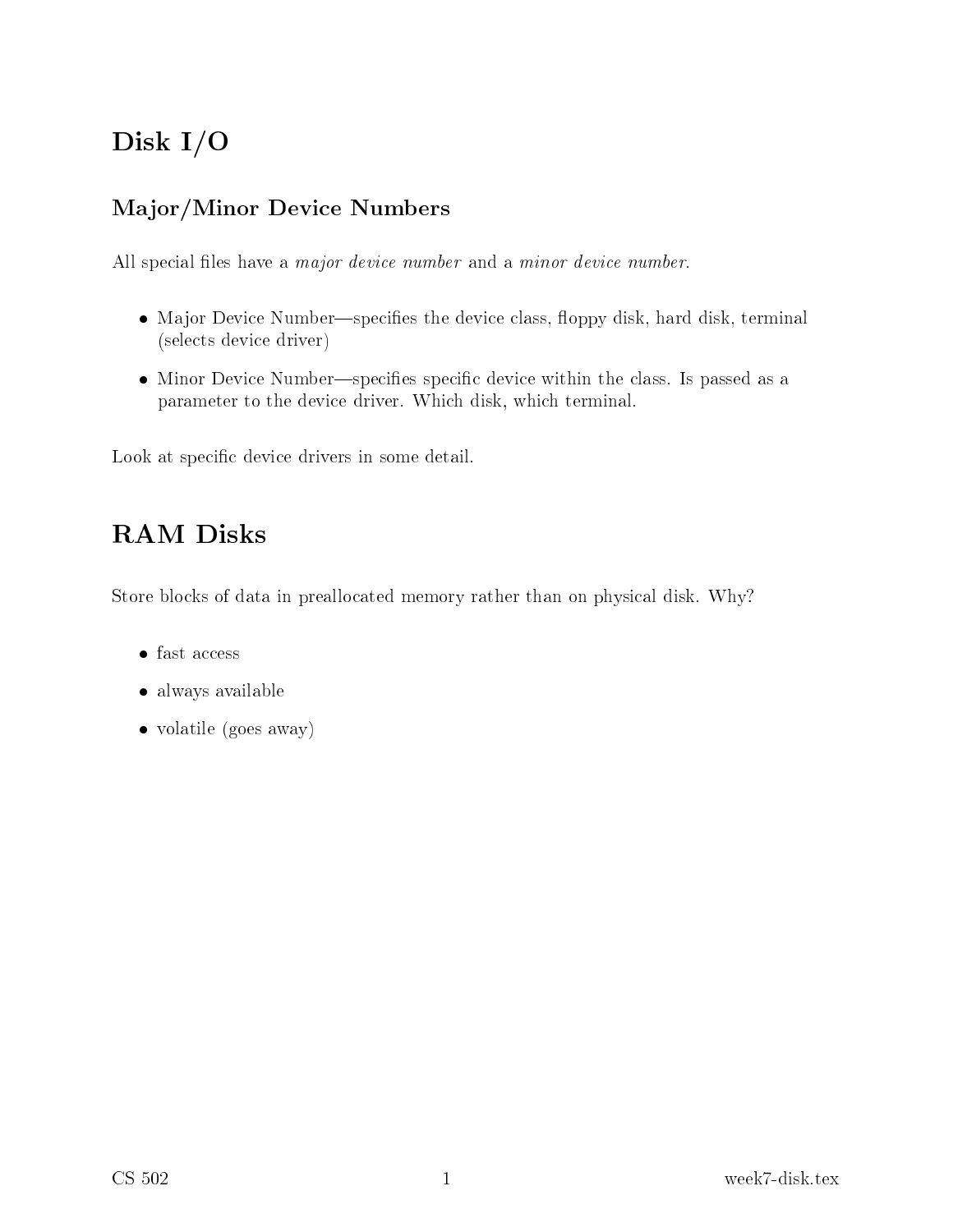#### RAM Disk Driver

Map kernel data to file system. Example is /proc in Linux, which allows access of process information.

Also Unix RAM disk devices:

- 0: /dev/mem—read memory contents
- 1: /dev/kmem—read kernel memory contents (used by system commands). One question is who an look at the memory ontents. Varies between ma
hines.
- 2: /dev/null—a bottomless pit, accepts input and throws it away. cat /etc/motd  $>$ /dev/null.

#### Setup of CCC ma
hine

<sup>&</sup>lt; pu /home/
ew <sup>1</sup> >ls -l /dev/kmem r--r----- <sup>1</sup> root news 2, <sup>1</sup> Jul <sup>18</sup> <sup>2000</sup> /dev/kmem <sup>&</sup>lt; pu /home/
ew <sup>2</sup> >ls -l /dev/mem r--r----- <sup>1</sup> root news 2, <sup>0</sup> Jul <sup>18</sup> <sup>2000</sup> /dev/mem <sup>&</sup>lt; pu /home/
ew <sup>3</sup> >ls -l /dev/null rw-rw-rw- <sup>1</sup> root wheel 2, <sup>2</sup> Nov <sup>3</sup> 17:00 /dev/null <sup>&</sup>lt; pu /home/
ew <sup>4</sup> >ls -l /bin/ps -rws--x--x <sup>1</sup> root tty <sup>73728</sup> May <sup>14</sup> <sup>2000</sup> /bin/ps\* <sup>&</sup>lt; pu /home/
ew <sup>5</sup> >ls -l /usr/u
b/uptime -rws--x--x 2 root tty 303104 May 14 2000 /usr/ucb/uptime\*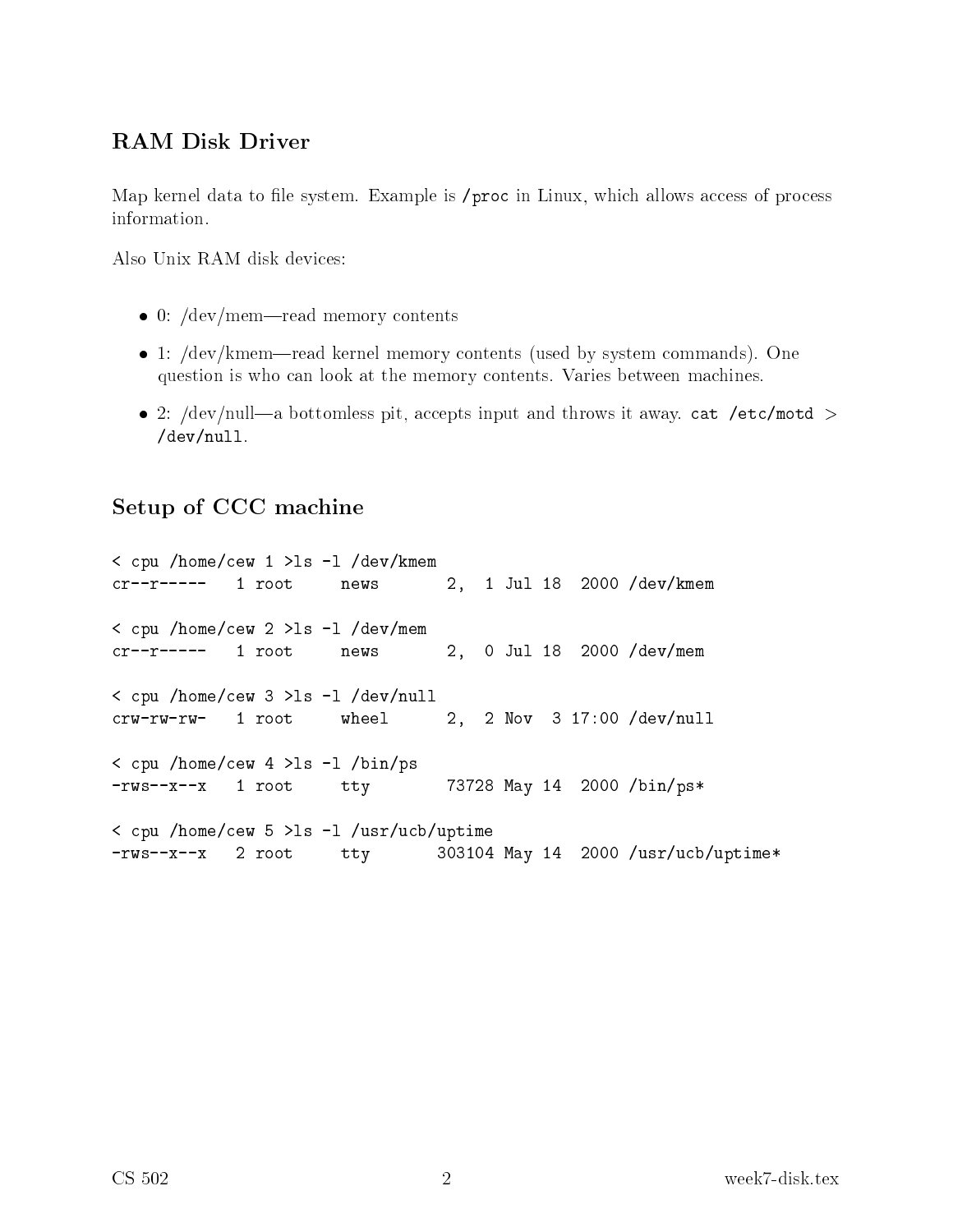## Disks

Look at hardware picture for a hard disk drive. Disk organization:

- organized into *cylinders*
- each level of the cylinder is a track
- tracks are divided into *sectors* More space for sectors towards outer rim.
- Newer disks are divided into zones with more se
tors on outer
- magnetic storage devices (read-write head changes or senses the magnetic coating)
- $arm$  moves the read-write head(s)
- disk heads do not normally touch the surface. Mechanical shock or dust particles can cause contact and a *head crash*.

Disk ontroller hides details of disk geometry from operating system by presenting view of x ylinders, <sup>y</sup> heads (tra
ks) and <sup>z</sup> se
tors per tra
k.

Look at Fig 5-17 for comparison of disk parameters.

Why use disk storage?

- storage capacity is larger
- disk storage is less expensive
- it is permanent, long-term storage (nonvolatile)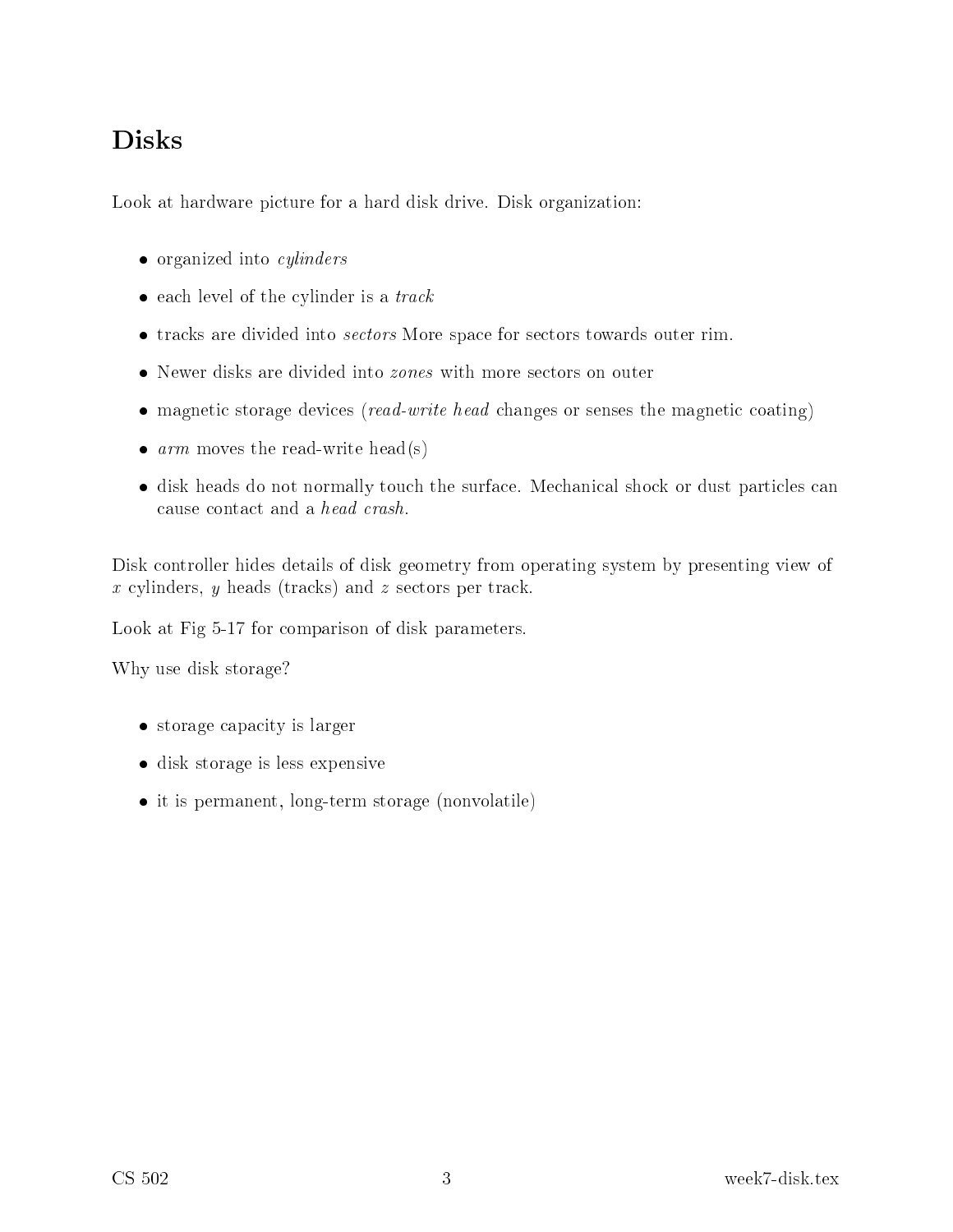### Disk Head S
heduling

Disk access time = seek time + latency time (rotational delay) + transmission time.

Typi
al delays:

- seek time:  $m \cdot n + s$  when there are n tracks, m is a constant (0.3 msec on PC disk, 0.1 mse on larger disks) and s is start-up time (20 mse on PC disk, 3 mse on larger disk).
- rotational delay: most disks: 3600 rpm for a revolution of 16.7 msec, hence an average of 8.3 mse
. Floppy disks rotate 300-600 rpm for an average delay of 100-200 mse
.

Want to minimize disk access time. One technique is interleaving so the next sector will be available for transfer when the previous is omplete.

See Fig 5-26.

Because the CPU can generate disk requests much faster than the hardware can service them, several requests may be queued at any given time. The use of *disk-head scheduling* poli
ies an improve performan
e by minimizing the seek time.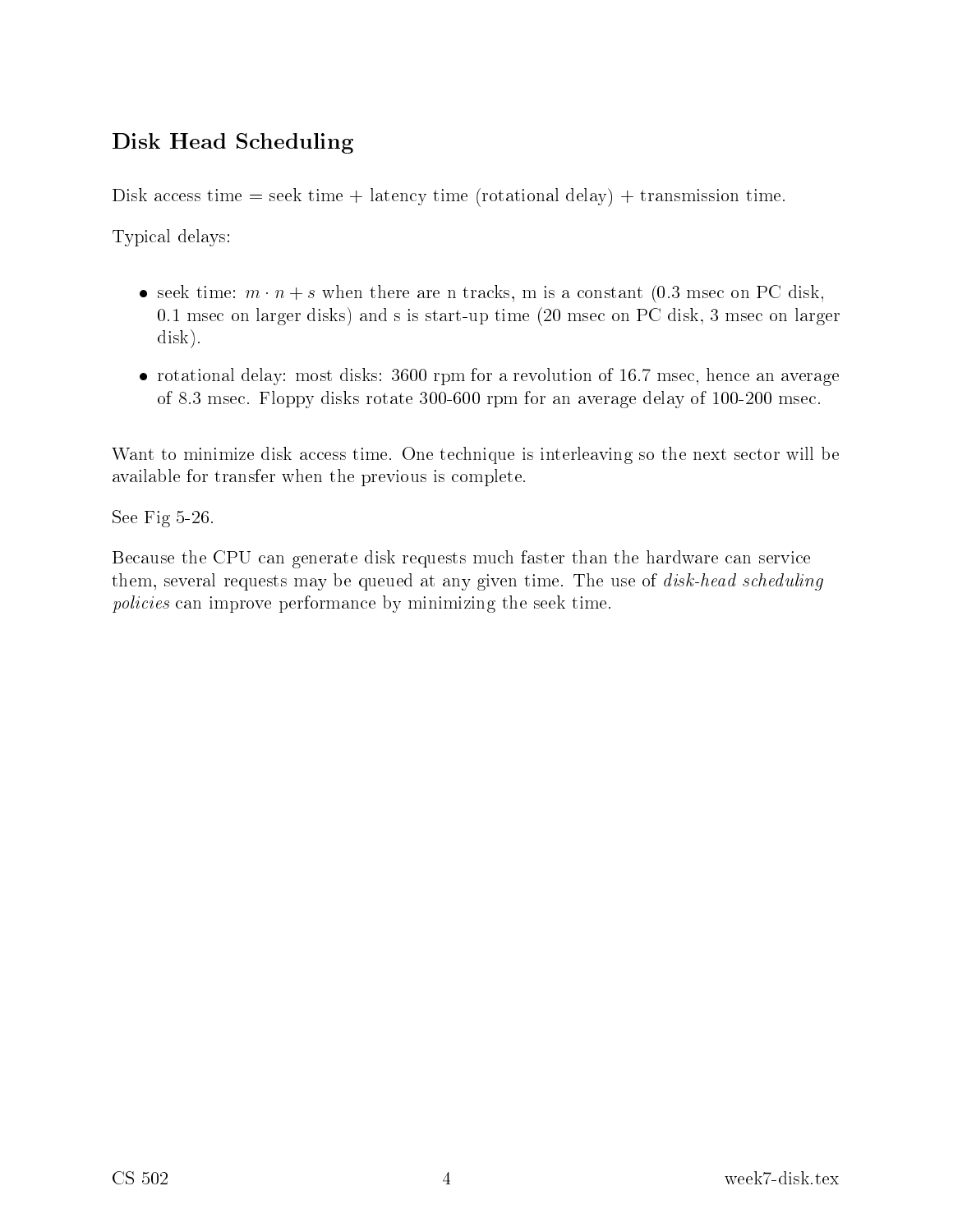#### FCFS

A first come first served (FCFS) policy is the simplest to implement:

- 
- results in a seek for almost every operation
- works well under light load, but saturates quickly under heavy load

#### SSF

Alternatively, we can use the shortest seek latency first (SSF) policy:

- of all outstanding requests, schedule the one requiring the shortest seek
- while minimizing seek time, it is unfair
- leads to high delay variance

#### Elevator (S
an)

Look at elevators in a tall building. Same problem.

As a compromise, the *elevator* policy sweeps the head from one side of the disk to the other, servicing requests as the head passes over the relevant cylinder:

- the delay is bounded to be no longer than two sweeps
- optimization: sweep only as far as needed, reversing direction in the absence of further requests in the current direction
- optimization: (C-Scan) sweep in only one direction, to reduce variance